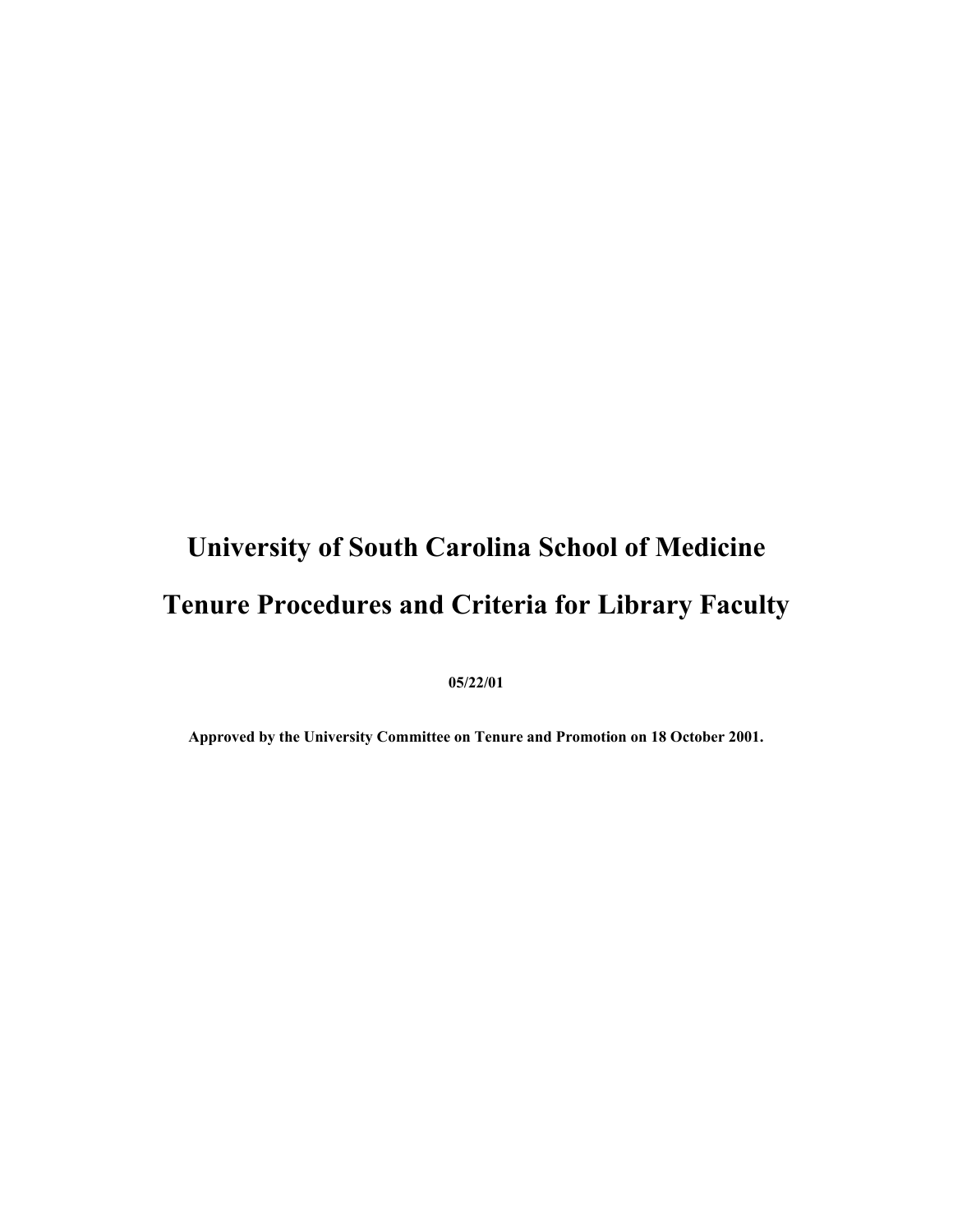# **UNIVERSITY OF SOUTH CAROLINA SCHOOL OF MEDICINE**

#### **Tenure Procedures and Criteria for Library Faculty**

#### *Introduction*

The mission of the University of South Carolina School of Medicine is to improve the health of the people of South Carolina through the development and implementation of programs for medical education, research, and the delivery of health care. The faculty of the Library supports this mission by providing and facilitating access to the information required by the students for learning and study and the faculty for research, patient care, teaching, and other scholarly activity. Service is also provided to other members of the scientific community and to lay persons in need of health information.

This document provides a structure for evaluating candidates for tenure in the Library of the School of Medicine.

#### *Procedures*

All School of Medicine procedures will comply with the University of South Carolina procedures and conform to the University Tenure and Promotion Calendar.

- 1. All non-tenured Library faculty may be considered for tenure each year and will receive written notification at least thirty days before the deadline for submitting their file for consideration. The chair of the Tenure Committee in collaboration with the Director of the Library is responsible for notification of the faculty member (with a copy to the Dean's Office).
- 2. Any faculty member who does not wish to be considered in any given year must notify the Director of the Library in writing by the stated deadline. Faculty in the decision year must be considered. The faculty member desiring consideration must submit a file, using forms provided by the Provost's office, to the Director by the University deadline. The Director, in consultation with the chair of the Tenure Committee, will solicit a minimum of five letters of support from external referees. Two of these will be selected from a list of five provided by the candidate. Referees suggested by the candidate must be so indicated in the file. A minimum of three referees will be independent of the list provided by the candidate and must be selected to evaluate the candidate's teaching, research and service. The candidate may solicit additional letters that will be filed in a section separate from that of the external referees' letters. The referees will be sent (a) the criteria for tenure for Library faculty members, (b) the candidate's curriculum vitae, and (c) representative publications of the candidate or other pertinent information. Referees will be asked to comment on whether the candidate meets the unit criteria for tenure. Referees will also be asked to indicate the candidate's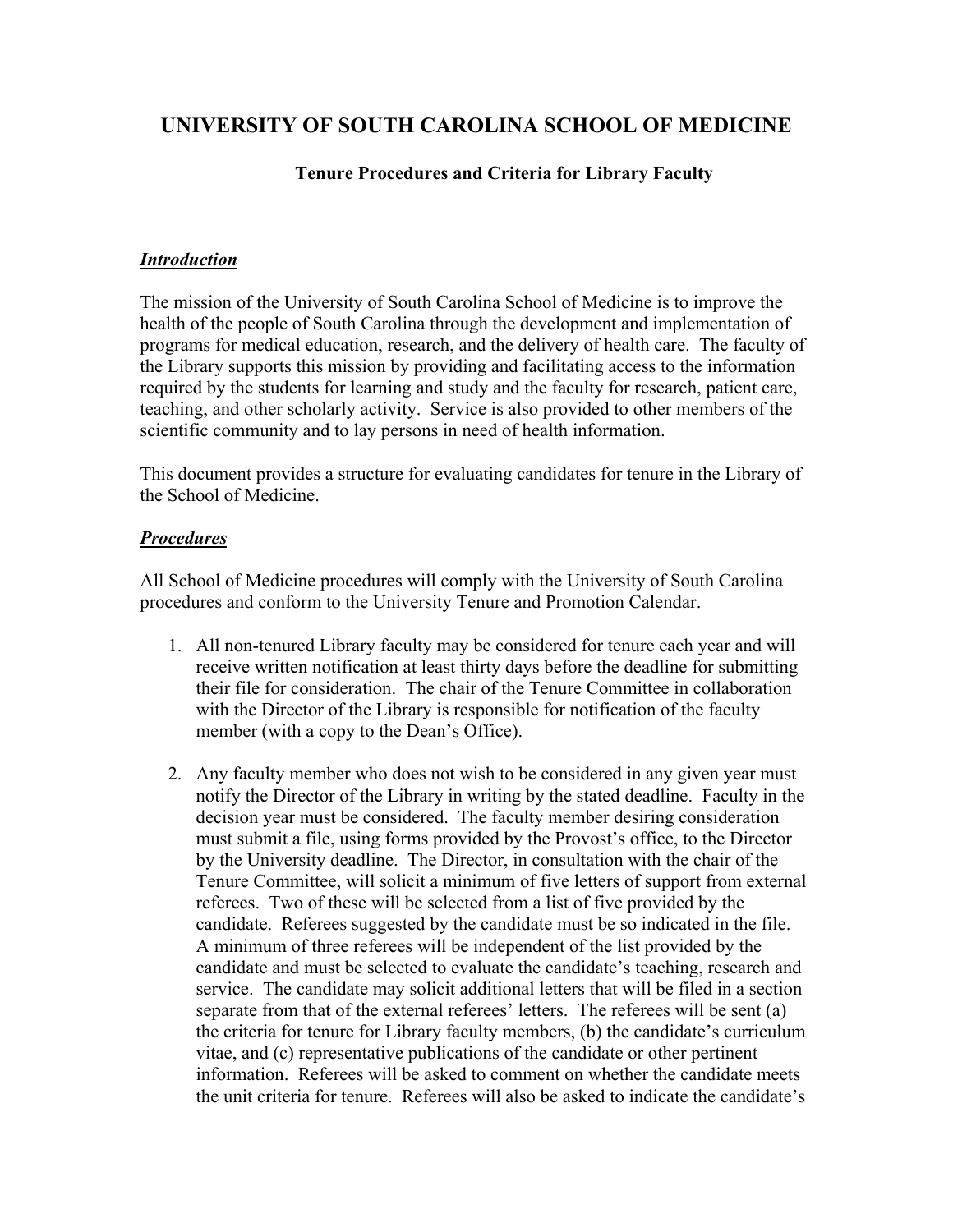standing in terms of contributions to the field. When placed in the candidate's file, a biographic paragraph that states the referee's qualifications to comment on the candidate must accompany each letter. The Director will forward the information, along with his or her personal recommendations, a description of what the candidate's position has been within the Library from the date of hire, and a statement of the distribution of the candidate's time and effort in teaching, research/scholarly activity, and service to the chair of the Tenure Committee.

- 3. Following the deadline for submission of the file, the Tenure Committee of the Library will meet and make its recommendations. The Tenure Committee will consist of all tenured Library faculty. If there are fewer than five tenured librarians, tenured faculty serving on the Library Committee will be asked to serve. A tenured librarian who has previous experience serving on the Committee will serve as chair. Voting will be by secret ballot. Written ballot justifications are mandatory and must address how the candidate either meets or fails to meet unit criteria. Ballots with justification will be returned to the chair of the Tenure Committee (or a designee) using a double envelope system. The inner envelope will have no marks of identification and will contain the marked ballot and justification. The outer envelope will contain the sealed inner envelope and will have the name and signature of the voting faculty member on the outside. The two envelopes will be separated upon receipt by a mechanism that prevents pairing of the two envelopes. Votes will be recorded as favorable, unfavorable, or abstain. A favorable decision will require a two-thirds vote of the justified "yes" or "no" votes of all members. Ballots marked "abstain" and those lacking justification will not be counted in determining a majority. The chair of the Tenure Committee will compile and send to the Dean a list of all eligible faculty casting ballots and of those failing to vote. The chair of the Tenure Committee will forward all recommendations to the Dean with supporting material.
- 4. It is the responsibility of the chair of the Tenure Committee to notify the faculty member under consideration of the favorable or unfavorable recommendation by the Committee. In the case of an unfavorable recommendation, a summary of the ballot justification, prepared by the chair of the Tenure Committee, will also be provided to the candidate. A faculty member receiving a negative recommendation by the Tenure Committee may appeal the recommendation by notifying, in writing, the chair of the Tenure Committee of the intention to file an appeal within the schedule given in the University Tenure and Promotion Calendar. If the candidate appeals the Committee's recommendation, the chair of the Tenure Committee will invite further written comments from the faculty. The Dean will review the files of all candidates receiving a positive recommendation from the Tenure Committee, candidates who are appealing a negative recommendation from the Committee, and candidates for tenure in their decision year. The Dean will add an assessment and recommendation to these files and forward them to the Provost.
- 5. Additions to the file initiated by the candidate or faculty after the Tenure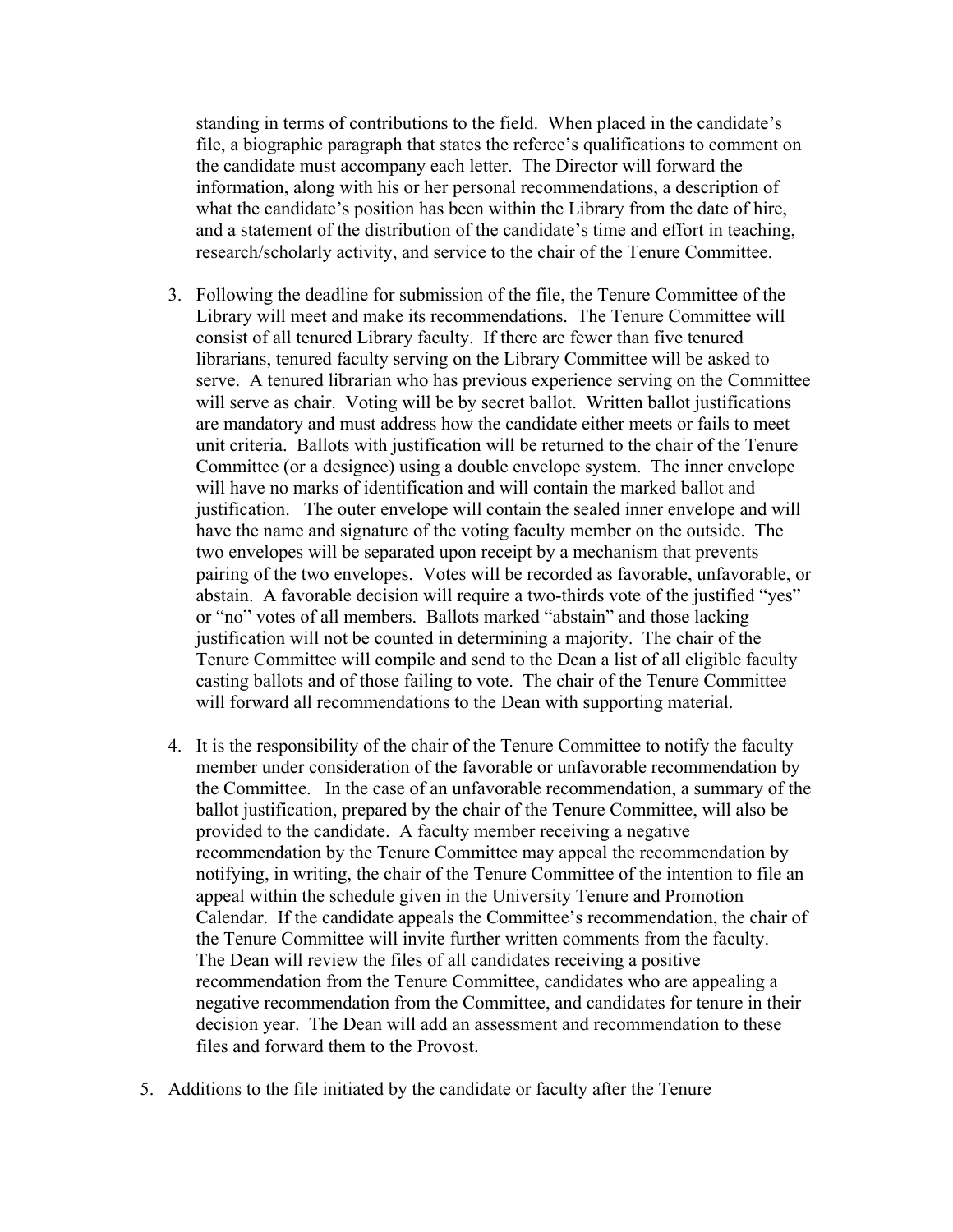Committee's vote has occurred are limited to the following items:

- a) The list of publications submitted or under review may be amended to indicate acceptance for publication.
- b) The list of grant proposals submitted may be amended to indicate funding.
- c) Letters submitted directly to the Dean or as part of an appeal may be added
- 6. Failure to recommend favorably at a particular time, except in a decision year, is without prejudice with respect to future consideration.
- *7.* The procedures for appeals to the University Grievance Committee are presented in the *Faculty Manual.*

## *Criteria for Tenure*

*A.* General Guidelines

Tenure is granted based on the level of performance as a librarian. The librarian's position includes certain management and administrative roles that are not required of other faculty. There is considerable variation in the duties required, determined largely by the area of administrative responsibility. Public services librarians are more involved in instruction and have more teaching opportunities, whereas technical services faculty are more likely to teach classes in areas where they have special expertise, but may not be involved in teaching on a daily basis. Those working in the technical services area may have more flexibility to devote time to research or special projects that enhance the services the Library can provide. With a small faculty, all librarians must be able to assist patrons in the use of bibliographic tools required to retrieve information thus ensuring coverage of the public services area. Because of the nature of the librarian's position, heavy consideration is given to the degree of excellence of performance as revealed by annual evaluations. Outlined below are the required levels of activity to indicate a rating of outstanding, substantial or adequate performance in service, teaching and scholarly/research. For tenure, a librarian must demonstrate an outstanding performance in the area where the greatest percentage of his/her effort is concentrated and an adequate or better performance in the remaining two. Alternatively, demonstrating a substantial performance in the two areas with the greater percentage of effort and adequate in the remaining one is also deemed worthy of tenure**.** 

**Service**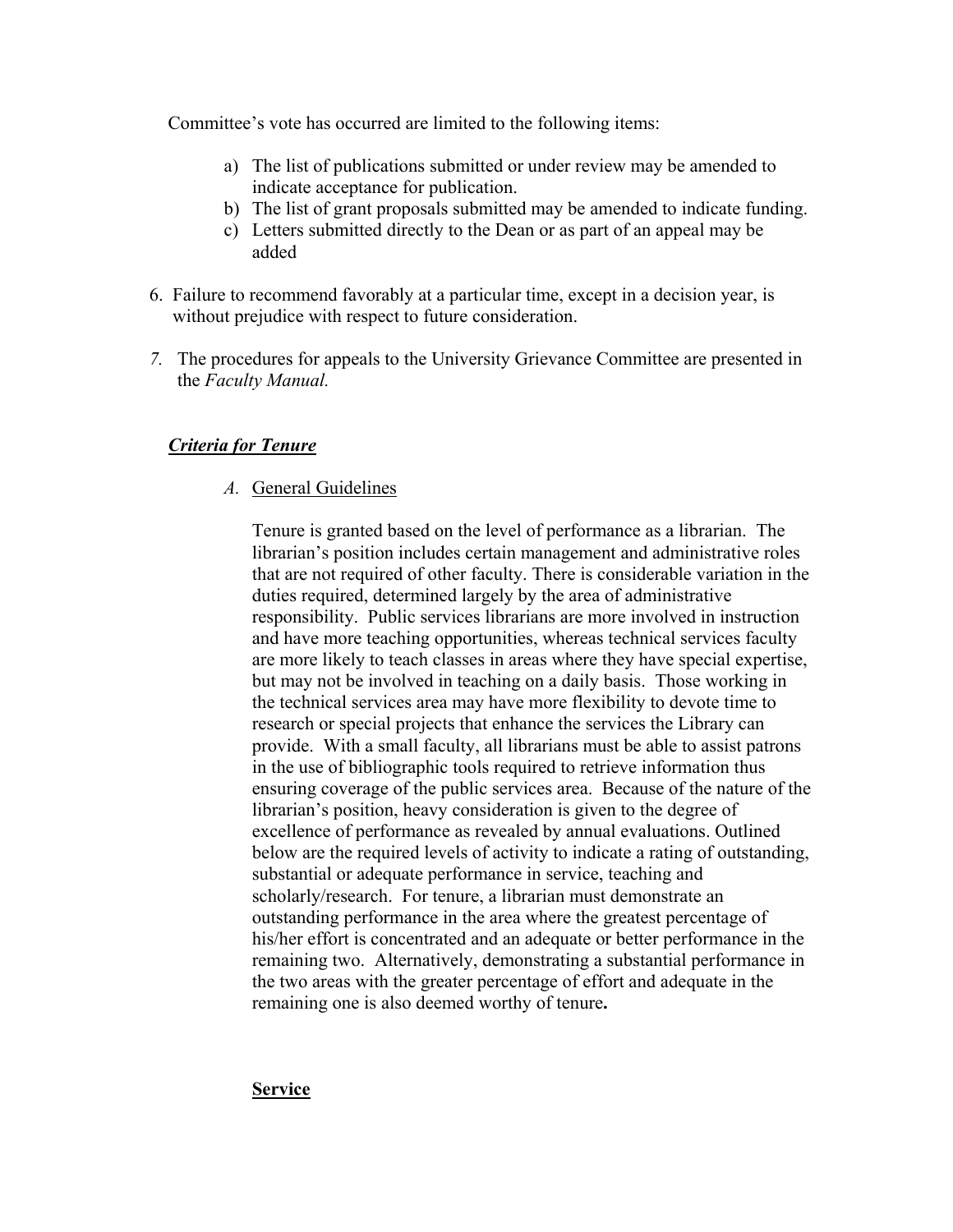The essence of a librarian's profession is service. The daily assistance provided to patrons is obviously a service. Creation of a list of journal holdings that simplifies retrieval of a document is also a service as is the selection or cataloging of materials. In addition to satisfactorily covering their assigned area of service, each librarian must chair at least one library committee, volunteer for and, if chosen or elected, serve on one School of Medicine committee and/or a University Committee. They may also be involved with committees that work cooperatively with other University libraries or institutions to improve services that each provide.

Possible service activities include but are not limited to the following:

- Service on a Library Committee, preferably as chair.
- Service on a School of Medicine committee or task force.
- Service on a University committee or participation in University governance, i.e., Faculty Senate.
- Participation in special Library or School of Medicine projects.
- Organizing a workshop.
- Service to the community.
- Serving as a consultant in a professional capacity.
- Service as a member of a team of experts.
- Service in fulfilling the administrative and managerial duties of the position filled.

An adequate level of activity should include:

- Ongoing service on a Library Committee, preferably as chair. Attendance at 3/4 of the meetings.
- Volunteering each year to serve on a School of Medicine committee and, if selected or elected, attendance at 3/4 of regularly scheduled meetings.
- Active participation in the Library's weekly faculty meeting
- Attendance at regularly scheduled School of Medicine Faculty meetings.
- A rating of adequate for service on the majority of annual evaluations.

A substantial level of activity should include:

- All activities outlined above for an adequate performance.
- A rating of substantial for service on the majority of annual evaluations.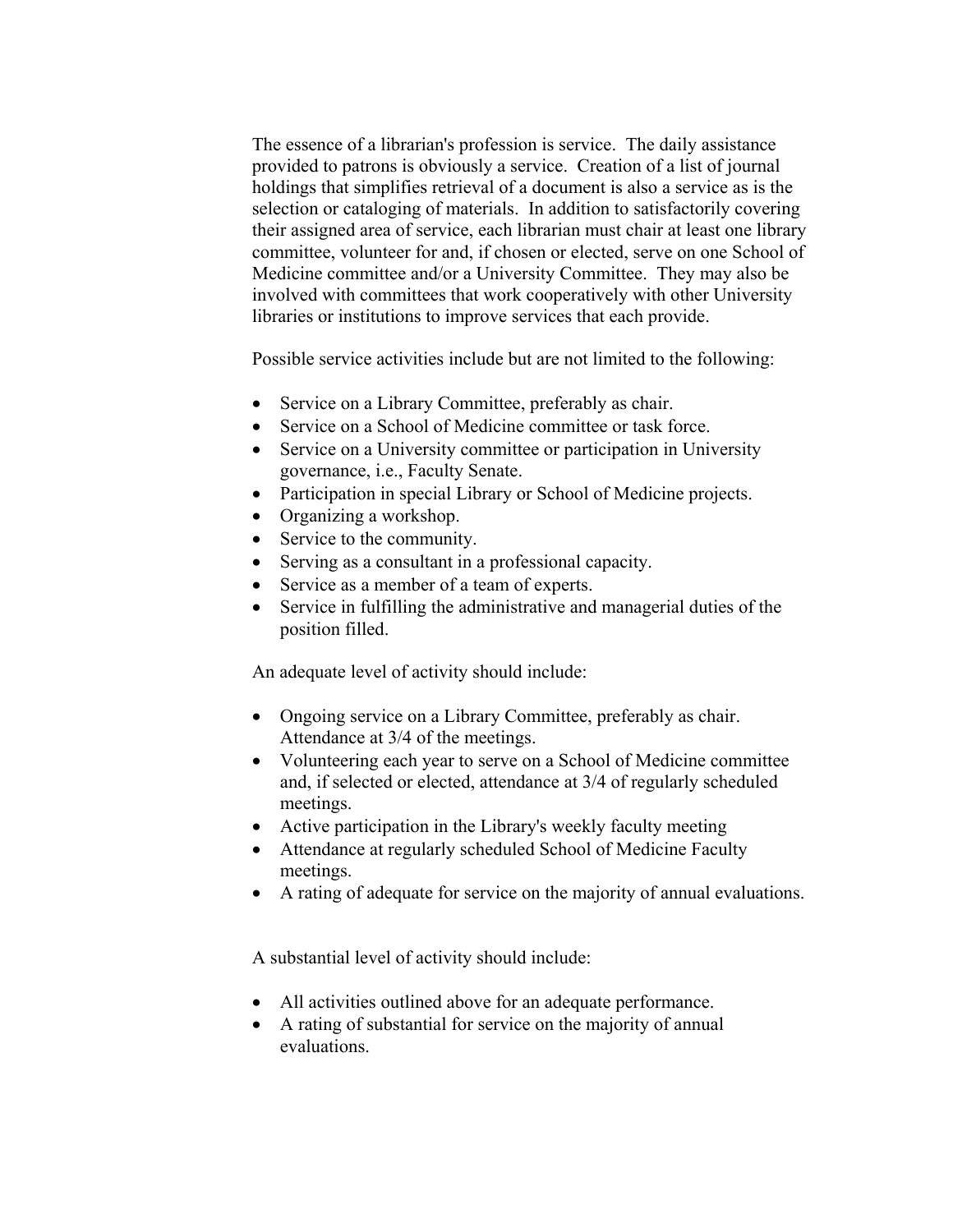- Active participation in special Library projects that enhance the service provided to the Library's clientele or the smooth operation of the Library.
- Evidence of a high level of citizenship through service on campus wide committees or service on one USC Committee or a three year term in Faculty Senate.
- A record of committee work including the chairing of one of more Library Committees and membership of School of Medicine **Committees**

An outstanding level of service should include:

- All activities outlined above for a substantial rating.
- A rating of outstanding for service on the majority of annual evaluations.
- Active participation in special School of Medicine or University projects.
- Evidence of service to the professions such as organizing a workshop or other professional learning experience or serving as a consultant in a professional capacity or service as a member of a team of experts.

### **Teaching**

Teaching is a very important part of the librarian's work. Frequently this will be the point of use instruction provided individually to the Library's patrons. Any librarian must be able to provide instruction of this type as needed. In addition, the Library offers a number of classes to help individuals hone their skills in the use of databases, various software programs and the Internet. The responsibility for these classes falls primarily on the public services staff, but all librarians are expected to play a role in the decision making for the type of training to be offered and in the development and content of these classes. It is expected that each librarian take responsibility for teaching one class or perhaps to co-teach with another librarian when that is appropriate. Participation in orientations for incoming students in the medical and graduate programs are beneficial for the student and the Library. Library faculty may also be responsible for classes offered to students as part of the curriculum of the School of Medicine such as ICP or BMSC 700, or participate in special events such as Capstone Month.

Possible teaching activities include but are not limited to the following:

• Instructing and advising Library users in the efficient and effective use of Library resources.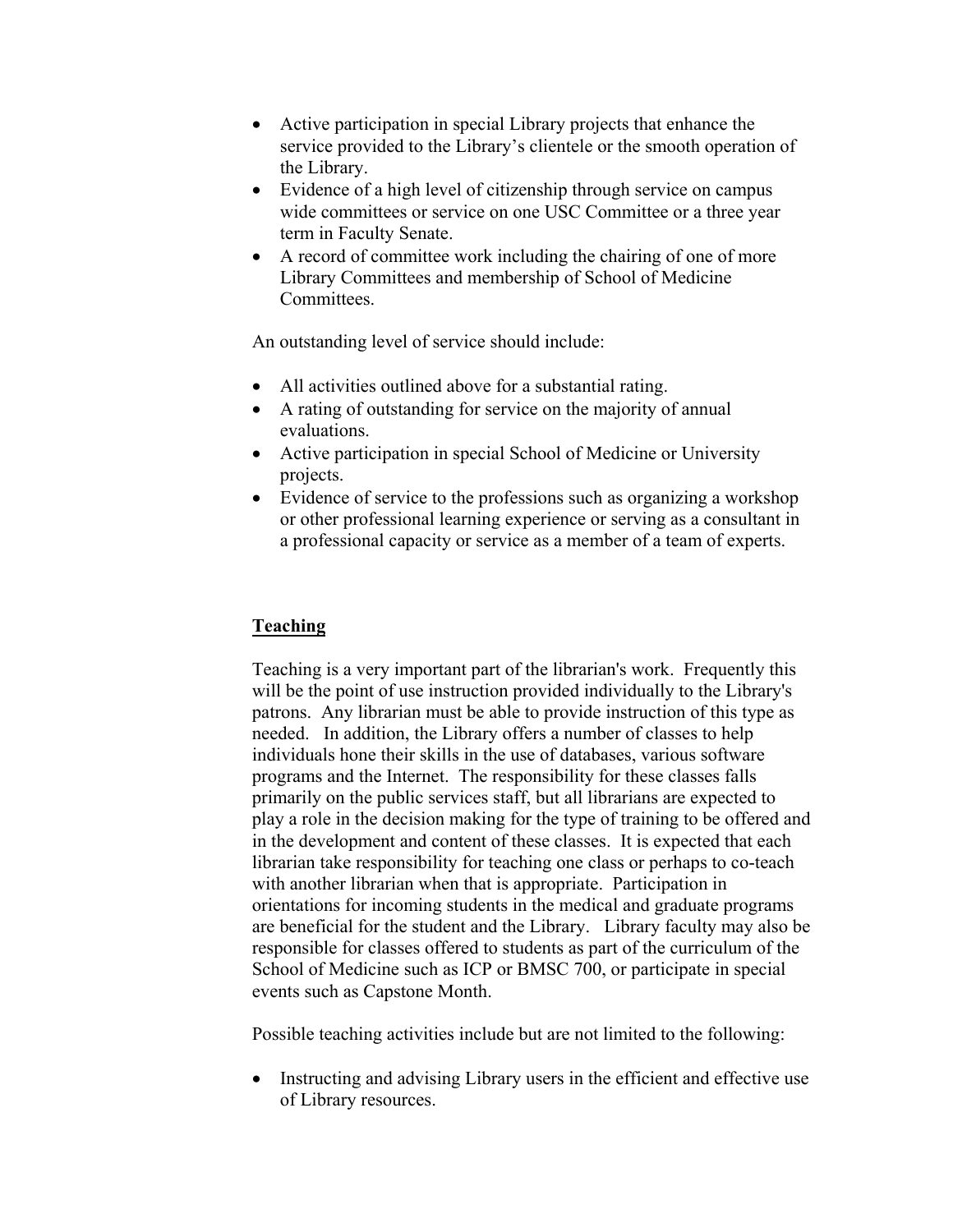- Teaching or co-teaching a class that is offered on a recurring basis.
- Participating in Library orientation.
- Teaching a class within the regular curriculum of the School or participating in Capstone Month.
- Developing syllabi for courses or other educational activities or assisting other faculty in such activities.
- Teaching colleagues by presenting or participating in a workshop or other continuing education activity.

An adequate level of performance should include:

- Regularly teaching at least one class that is offered on a recurring basis.
- Overall peer and student evaluations of "3" on a scale of 1 to 5 where "5" is the highest
- Participation in Library orientations for School of Medicine Students.
- Providing individual instruction during the time spent manning the reference desk.
- Providing instruction for other Library faculty and staff in the use of software or equipment related to one's department.
- A rating of adequate for teaching on the majority of annual evaluations.

A substantial level of performance should include:

- Teaching one or more recurring classes plus teaching a class for Capstone.
- Overall peer and student evaluations of "4" on a scale of 1 to 5 where "5" is the highest.
- Other activities as outlined above for an adequate performance.
- A rating of substantial for teaching on the majority of annual evaluations.

An outstanding level of performance should include:

- Teaching multiple recurring classes plus teaching a class for Capstone and other teaching within the curriculum such as BMSC 700.
- Overall peer and student evaluations of "5" on a scale of 1 to 5 where "5" is the highest.
- Teaching other librarians or students in the professions. For example participating in instruction at the College of Library and Information Science or conducting a workshop or CME activity.
- Other activities as outlined above for a substantial rating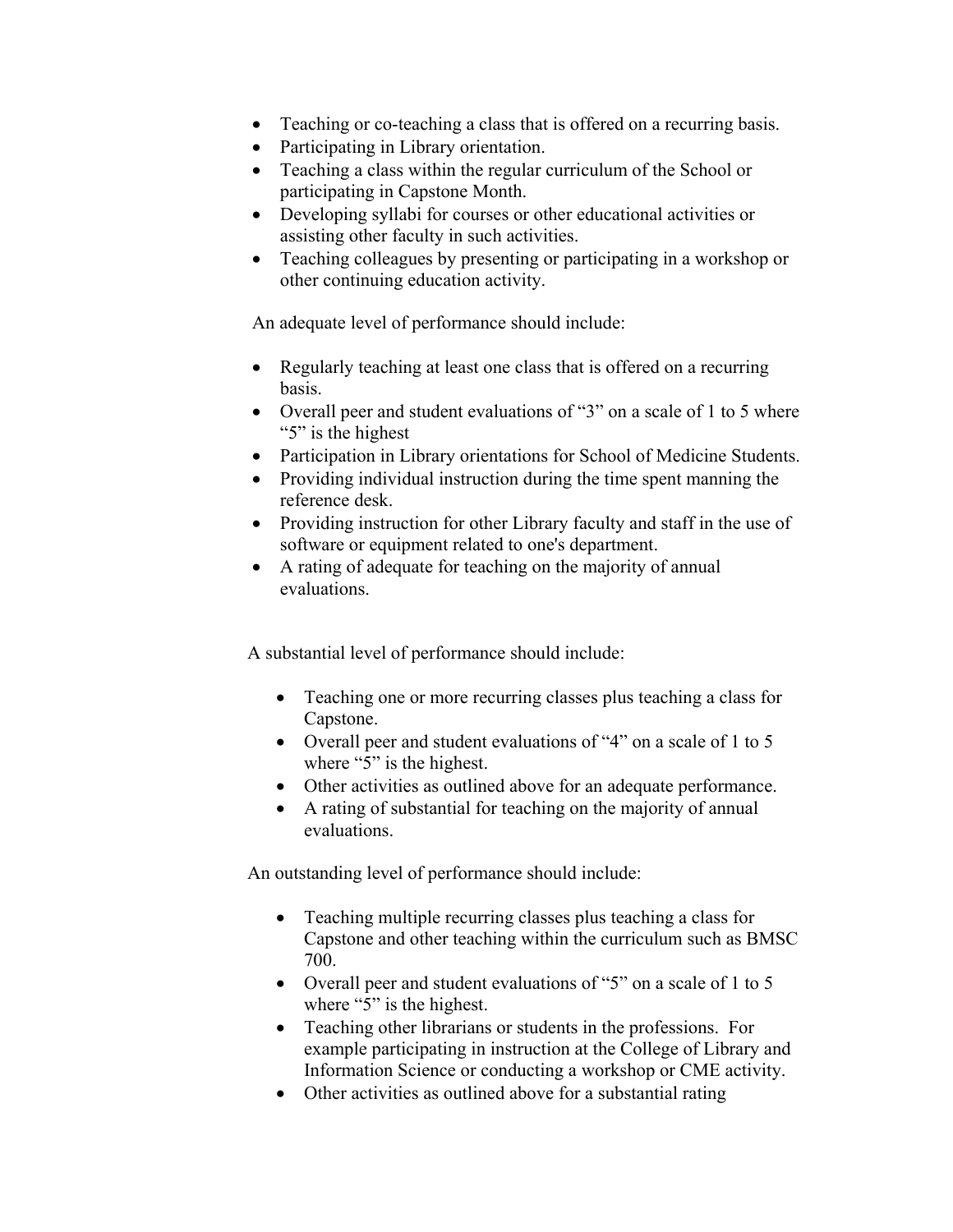• A rating of outstanding for teaching on the majority of annual evaluations.

#### **Research and Scholarly or Professional Activities**

Medical librarianship is changing almost as rapidly as the field that it serves. This requires that librarians maintain currency through reading, research, continuing education, and involvement in professional organizations. Librarians are expected to belong to one appropriate professional organization and more if possible. They will also use resources such as electronic mailing lists to remain current and to interact with their peers. Presentations at professional meetings or to other groups who request input, publications in professional journals, and participation in the governance or planning of professional organizations are all important activities for the librarian. Research projects pursued individually or cooperatively are encouraged and funding sought when possible.

Possible activities in this area include but are not limited to the following:

- Submitting to and publishing in local, regional, or national journals or newsletters.
- Presenting papers at local, regional, or national meetings.
- Reviewing books and other literature.
- Development of media, computer software, etc.
- Membership in professional organizations at the national, regional, and local level.
- Committee involvement or holding office in a national, regional, or local library association.
- Moderating or participating in panel discussions.
- Participating in research projects and grant applications.
- Writing book reviews for publication.
- Poster presentations at a national, regional, or local meeting.
- Preparing and mounting exhibitions.
- Demonstrating an interest in professional activities through participation in various continuing education programs.
- Participating in a library specific electronic discussion group and possibly moderating such a group.
- Submission of a grant proposal, either individually or as part of a group.

An adequate level of activity should include: